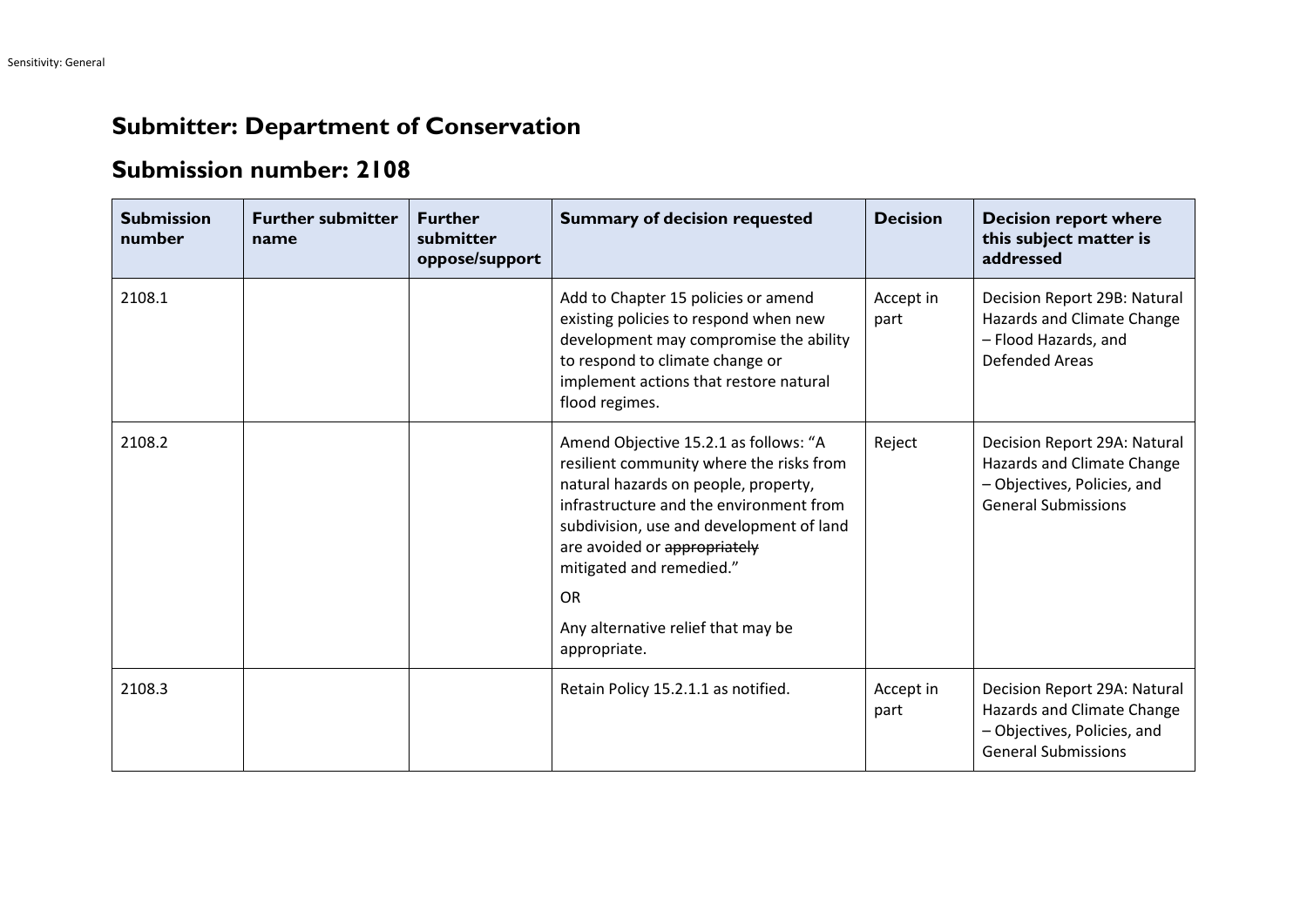| 2108.4 |  | Retain Policy 15.2.1.2 as notified.                                                                                                                                                                                                                                                                                                                                                                                                                                                                                                                                                                                                                                                                                                                                                            | Accept in<br>part | Decision Report 29B: Natural<br>Hazards and Climate Change<br>- Flood Hazards, and<br><b>Defended Areas</b> |
|--------|--|------------------------------------------------------------------------------------------------------------------------------------------------------------------------------------------------------------------------------------------------------------------------------------------------------------------------------------------------------------------------------------------------------------------------------------------------------------------------------------------------------------------------------------------------------------------------------------------------------------------------------------------------------------------------------------------------------------------------------------------------------------------------------------------------|-------------------|-------------------------------------------------------------------------------------------------------------|
| 2108.5 |  | Retain Policy 15.2.1.3 as notified.                                                                                                                                                                                                                                                                                                                                                                                                                                                                                                                                                                                                                                                                                                                                                            | Accept in<br>part | Decision Report 29B: Natural<br>Hazards and Climate Change<br>- Flood Hazards, and<br><b>Defended Areas</b> |
| 2108.6 |  | Amend Policy 15.2.1.4 as follows: "(a)<br>Provide for Enable the construction of<br>new infrastructure  where: i) the<br>infrastructure and utilities are technically,<br>functionally or operationally required to<br>locate in areas subject to natural hazards,<br>or it is not reasonably practicable to be<br>located elsewhere; and ii) any<br>unavoidable increased risks to people,<br>property and the environment are<br>mitigated to the extent practicable -; and<br>iii) the infrastructure and utilities are<br>designed, maintained and managed,<br>including provision of hazard mitigation<br>works where appropriate, to function to<br>the extent practicable during and after<br>natural hazard events."<br><b>OR</b><br>Any alternative relief that may be<br>appropriate | Reject            | Decision Report 29B: Natural<br>Hazards and Climate Change<br>- Flood Hazards, and<br><b>Defended Areas</b> |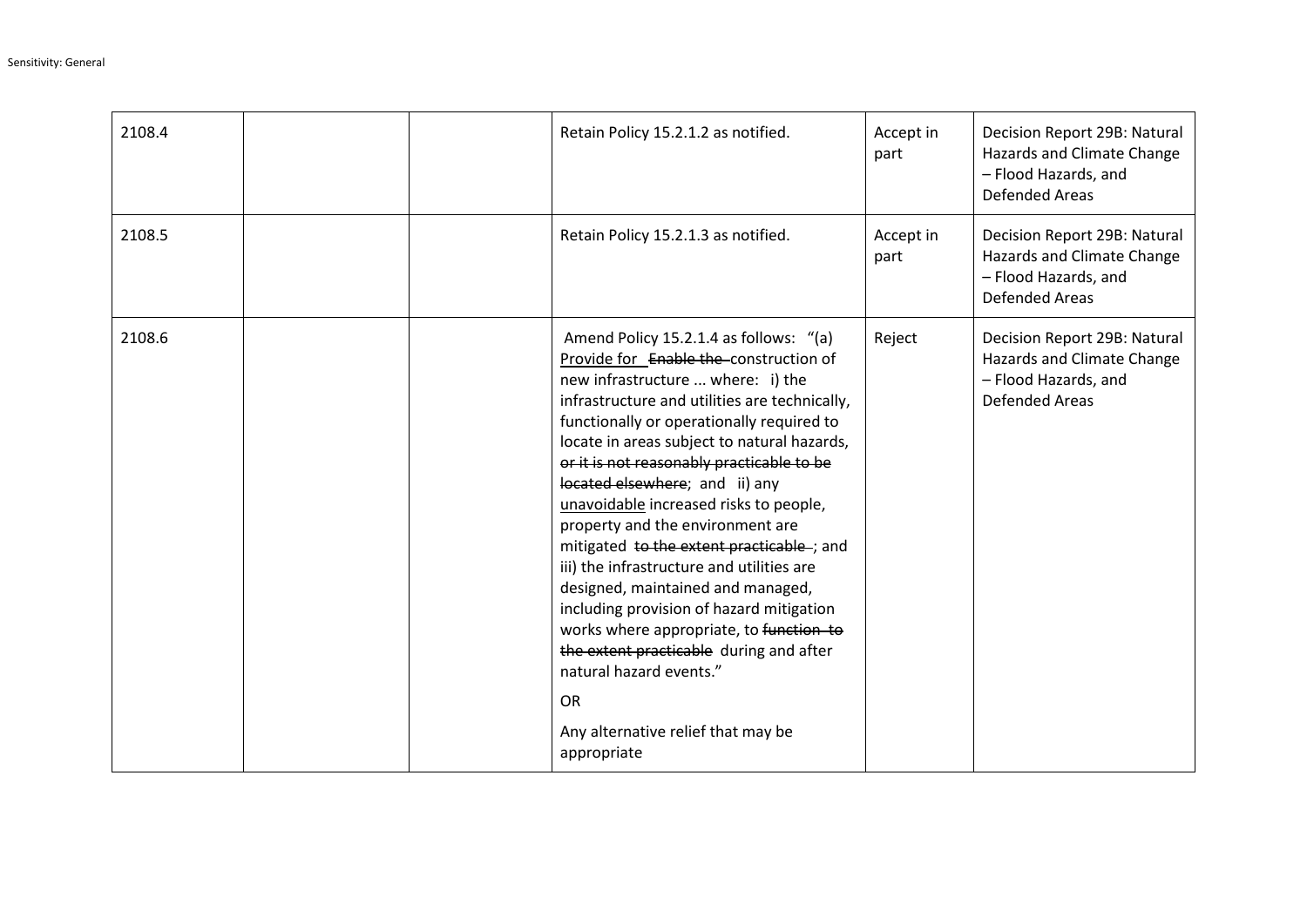| FS3003.5  | Transpower New<br><b>Zealand Ltd</b>                    | Oppose  |                                                                                                                                                                                                                                                                                                                                                            | Accept |                                                                                                                         |
|-----------|---------------------------------------------------------|---------|------------------------------------------------------------------------------------------------------------------------------------------------------------------------------------------------------------------------------------------------------------------------------------------------------------------------------------------------------------|--------|-------------------------------------------------------------------------------------------------------------------------|
| FS3014.1  | <b>WEL Networks</b><br>Limited                          | Oppose  |                                                                                                                                                                                                                                                                                                                                                            | Accept |                                                                                                                         |
| FS3013.11 | <b>Heritage New</b><br><b>Zealand Pouhere</b><br>Taonga | Support |                                                                                                                                                                                                                                                                                                                                                            | Reject |                                                                                                                         |
| 2108.7    |                                                         |         | Amend Policy 15.2.1.5 as follows: "(a)<br>Provide for Recognise the need for the<br>operation, maintenance and minor<br>upgrading of existing infrastructure and<br>utilities in all areas subject to natural<br>hazards and take into account the need<br>for long-term risk reduction.<br><b>OR</b><br>Any alternative relief that may be<br>appropriate | Reject | Decision Report 29A: Natural<br>Hazards and Climate Change<br>- Objectives, Policies, and<br><b>General Submissions</b> |
| FS3003.6  | Transpower New<br><b>Zealand Ltd</b>                    | Oppose  |                                                                                                                                                                                                                                                                                                                                                            | Accept |                                                                                                                         |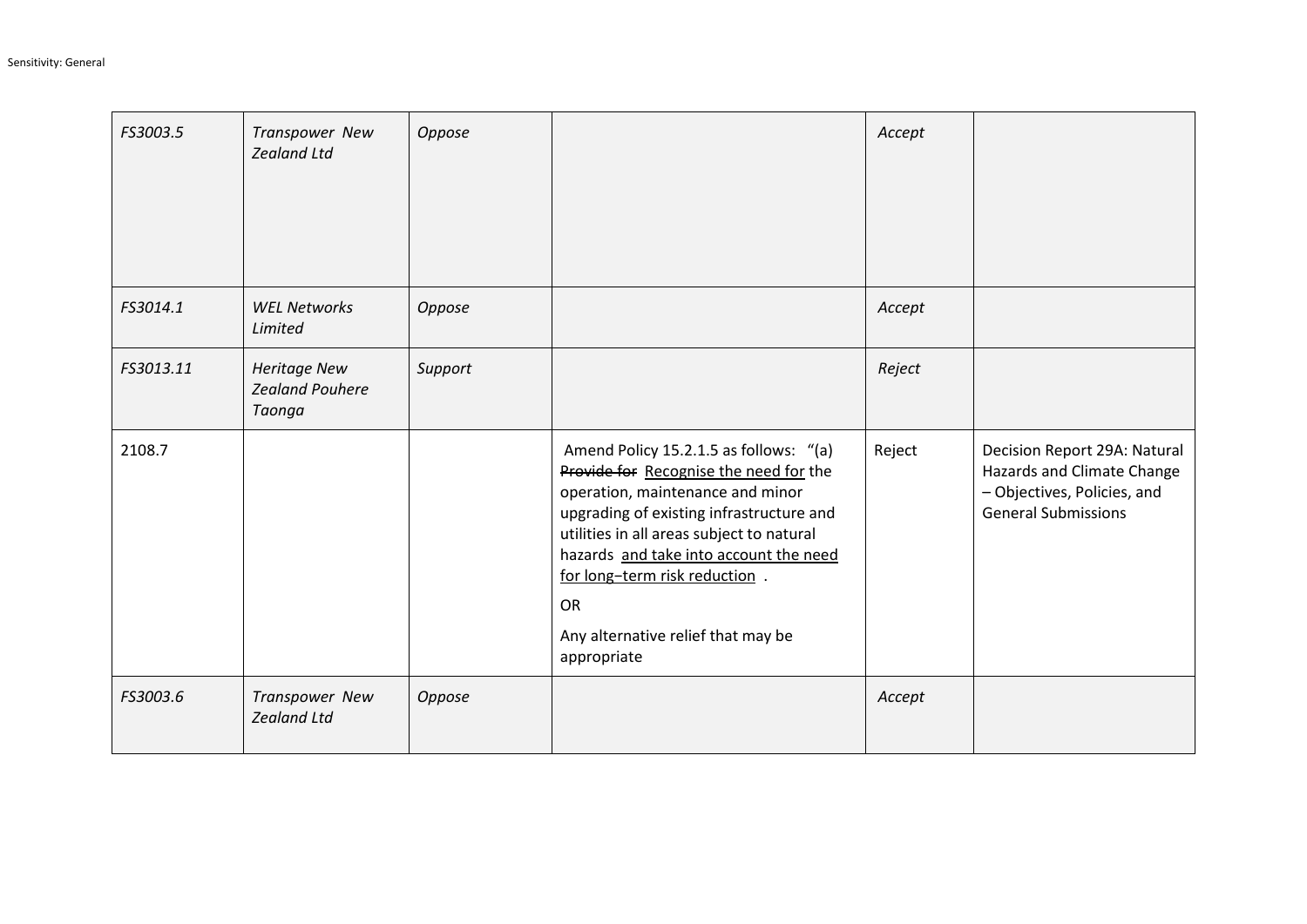| 2108.8  |  | Amend Policy 15.2.1.7 - Protection from<br>risks of coastal hazards as follows: "(a)<br>Recognise the Provide for importance of<br>natural features and buffers, and soft<br>hazard protection works, and prefer them<br>wherever practicable over hard protection<br>structures, where new hazard mitigation<br>measures and/or works are required to<br>protect people, property infrastructure<br>and the environment from the risks of<br>coastal hazards."<br><b>OR</b><br>Any alternative relief that may be<br>appropriate | Reject            | Decision Report 29C: Natural<br>Hazards and Climate Change<br>- Coastal Hazards                                |
|---------|--|-----------------------------------------------------------------------------------------------------------------------------------------------------------------------------------------------------------------------------------------------------------------------------------------------------------------------------------------------------------------------------------------------------------------------------------------------------------------------------------------------------------------------------------|-------------------|----------------------------------------------------------------------------------------------------------------|
| 2108.9  |  | Retain Policy 15.2.1.8 as notified.                                                                                                                                                                                                                                                                                                                                                                                                                                                                                               | Accept in<br>part | Decision Report 29C: Natural<br>Hazards and Climate Change<br>- Coastal Hazards                                |
| 2108.10 |  | Retain Policy 15.2.1.9 as notified.                                                                                                                                                                                                                                                                                                                                                                                                                                                                                               | Accept in<br>part | Decision Report 29C: Natural<br>Hazards and Climate Change<br>- Coastal Hazards                                |
| 2108.11 |  | Retain Policy 15.2.1.11 as notified.                                                                                                                                                                                                                                                                                                                                                                                                                                                                                              | Accept in<br>part | Decision Report 29B: Natural<br>Hazards and Climate Change<br>- Flood Hazards, and<br><b>Defended Areas</b>    |
| 2108.12 |  | Amend Policy 15.2.3.1 (a)(i) to include a<br>more appropriate measure for rainfall.                                                                                                                                                                                                                                                                                                                                                                                                                                               | Accept in<br>part | Decision Report 29E: Natural<br>Hazards and Climate Change<br>- Fire, Climate Change and<br><b>Definitions</b> |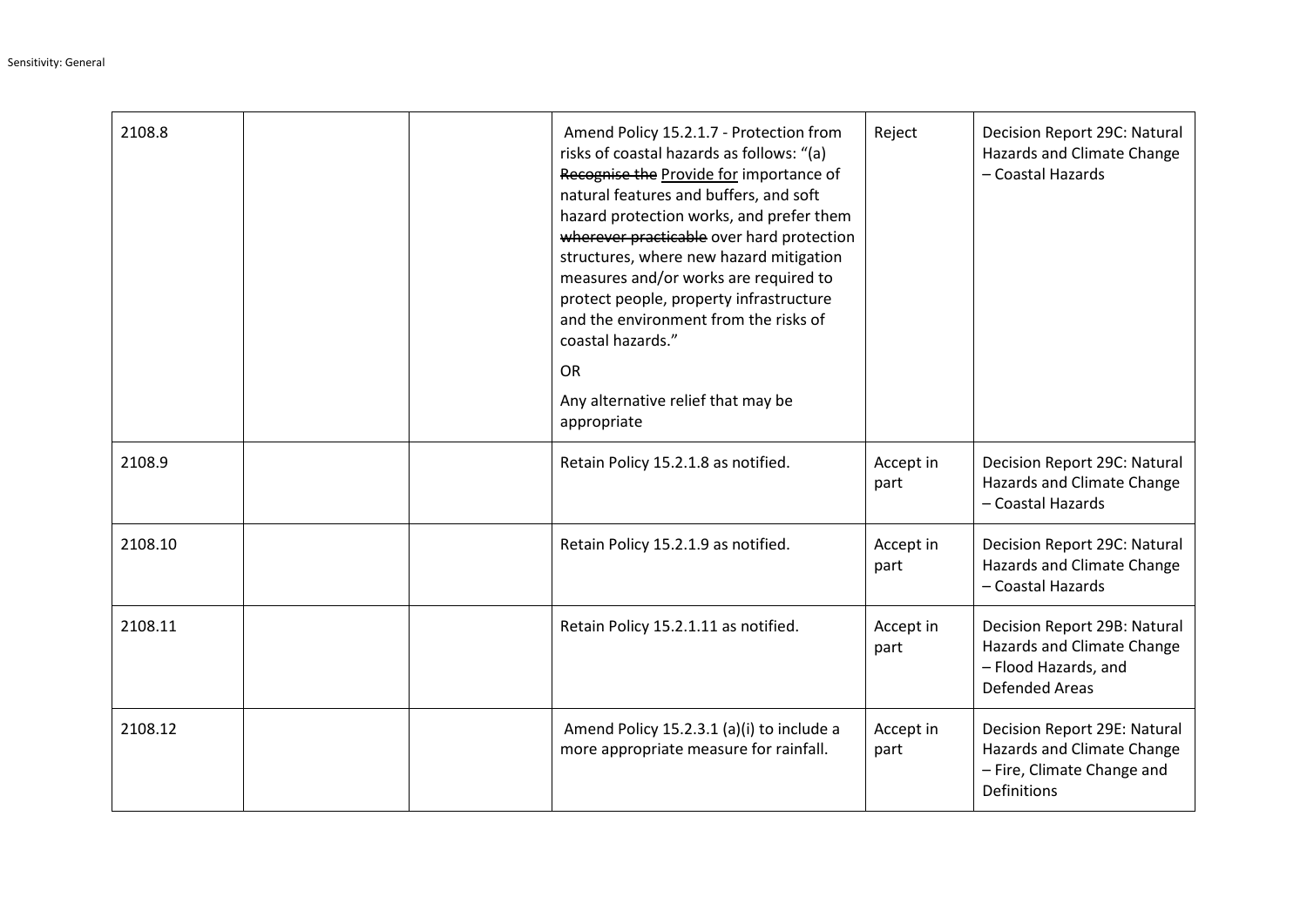| 2108.13    |                                     |                | Amend Policy 15.2.3.1(a)(iv) to complete<br>the sentence.                                                                                                                                                                                                                                                                                                                                                                                                                                    | Accept            | Decision Report 29E: Natural<br>Hazards and Climate Change<br>- Fire, Climate Change and<br><b>Definitions</b> |
|------------|-------------------------------------|----------------|----------------------------------------------------------------------------------------------------------------------------------------------------------------------------------------------------------------------------------------------------------------------------------------------------------------------------------------------------------------------------------------------------------------------------------------------------------------------------------------------|-------------------|----------------------------------------------------------------------------------------------------------------|
| 2108.14    |                                     |                | Amend planning maps to ensure all High<br>Risk Flood Areas adjacent to lakes,<br>wetlands and other flood infrastructure<br>(e.g., Rangiriri spillway) are accurately<br>mapped, and consider flood risk (1% AEP)<br>under climate change projections. Base<br>flood management area at Lake Waikare<br>on: 1. the current design flood level (RL<br>7.37m); and 2. include provision for<br>changes in flood areas in response to<br>climate change and catchment<br>management programmes. | Accept in<br>part | Decision Report 29B: Natural<br>Hazards and Climate Change<br>- Flood Hazards, and<br><b>Defended Areas</b>    |
| FS3022.3   | Ohinewai Lands<br>Limited           | Oppose         |                                                                                                                                                                                                                                                                                                                                                                                                                                                                                              | Reject            |                                                                                                                |
| FS3028.3   | <b>Ambury Properties</b><br>Limited | Oppose         |                                                                                                                                                                                                                                                                                                                                                                                                                                                                                              | Reject            |                                                                                                                |
| FS3027.50  | <b>Horticulture New</b><br>Zealand  | Oppose         |                                                                                                                                                                                                                                                                                                                                                                                                                                                                                              | Reject            |                                                                                                                |
| FS3034.43  | Mercury NZ Limited                  | Support        |                                                                                                                                                                                                                                                                                                                                                                                                                                                                                              | Accept            |                                                                                                                |
| FS3031.117 | Waikato Regional<br>Council         | <b>Neutral</b> | through this process to do so.                                                                                                                                                                                                                                                                                                                                                                                                                                                               | Accept            |                                                                                                                |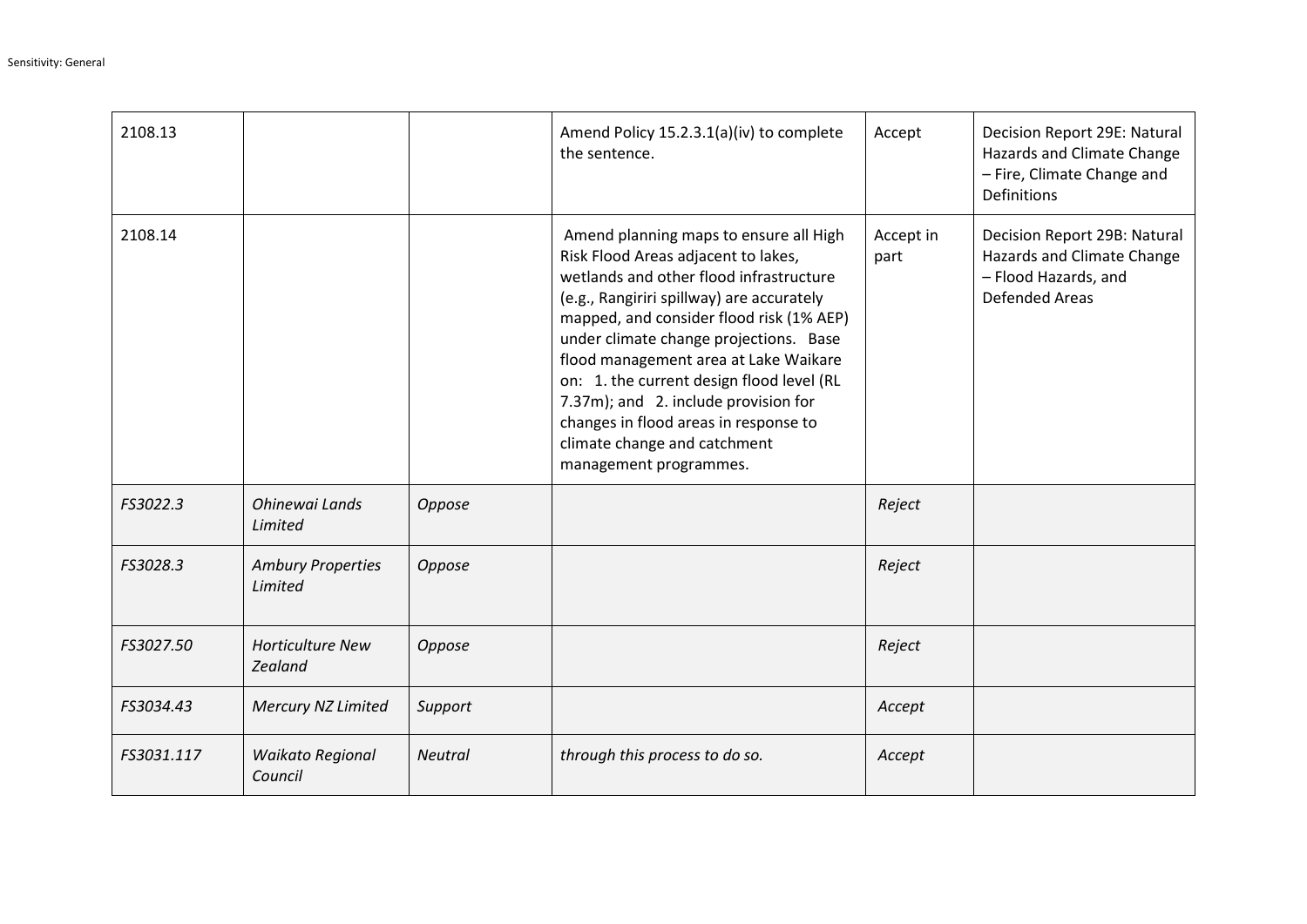| 2108.15   |                                                |         | Amend Rule 15.4.1 P1 to make<br>construction of new building in flood<br>management areas a restricted<br>discretionary activity, with matters of<br>discretion to include risk that<br>development will compromise catchment<br>management objectives.                                                                                                                                                                                                                                                                   | Reject            | Decision Report 29B: Natural<br>Hazards and Climate Change<br>- Flood Hazards, and<br><b>Defended Areas</b> |
|-----------|------------------------------------------------|---------|---------------------------------------------------------------------------------------------------------------------------------------------------------------------------------------------------------------------------------------------------------------------------------------------------------------------------------------------------------------------------------------------------------------------------------------------------------------------------------------------------------------------------|-------------------|-------------------------------------------------------------------------------------------------------------|
| FS3030.3  | <b>Federated Farmers</b><br><b>New Zealand</b> | Oppose  |                                                                                                                                                                                                                                                                                                                                                                                                                                                                                                                           | Accept            |                                                                                                             |
| FS3022.11 | Ohinewai Lands<br>Limited                      | Oppose  |                                                                                                                                                                                                                                                                                                                                                                                                                                                                                                                           | Accept            |                                                                                                             |
| FS3027.51 | <b>Horticulture New</b><br>Zealand             | Oppose  |                                                                                                                                                                                                                                                                                                                                                                                                                                                                                                                           | Accept            |                                                                                                             |
| FS3034.44 | Mercury NZ Limited                             | Support |                                                                                                                                                                                                                                                                                                                                                                                                                                                                                                                           | Reject            |                                                                                                             |
| 2108.16   |                                                |         | Amend planning maps to ensure all Flood<br>Plain Management Areas adjacent to<br>lakes, wetlands and other flood<br>infrastructure (e.g., Rangiriri spillway) are<br>accurately mapped, and consider flood<br>risk (1% AEP) under climate change<br>projections. High flood risk areas at Lake<br>Waikare should be based on both - (1)<br>the current design flood level (RL 7.37m);<br>and (2) include provision for changes in<br>flood areas in response to climate change<br>and catchment management<br>programmes. | Accept in<br>part | Decision Report 29B: Natural<br>Hazards and Climate Change<br>- Flood Hazards, and<br><b>Defended Areas</b> |